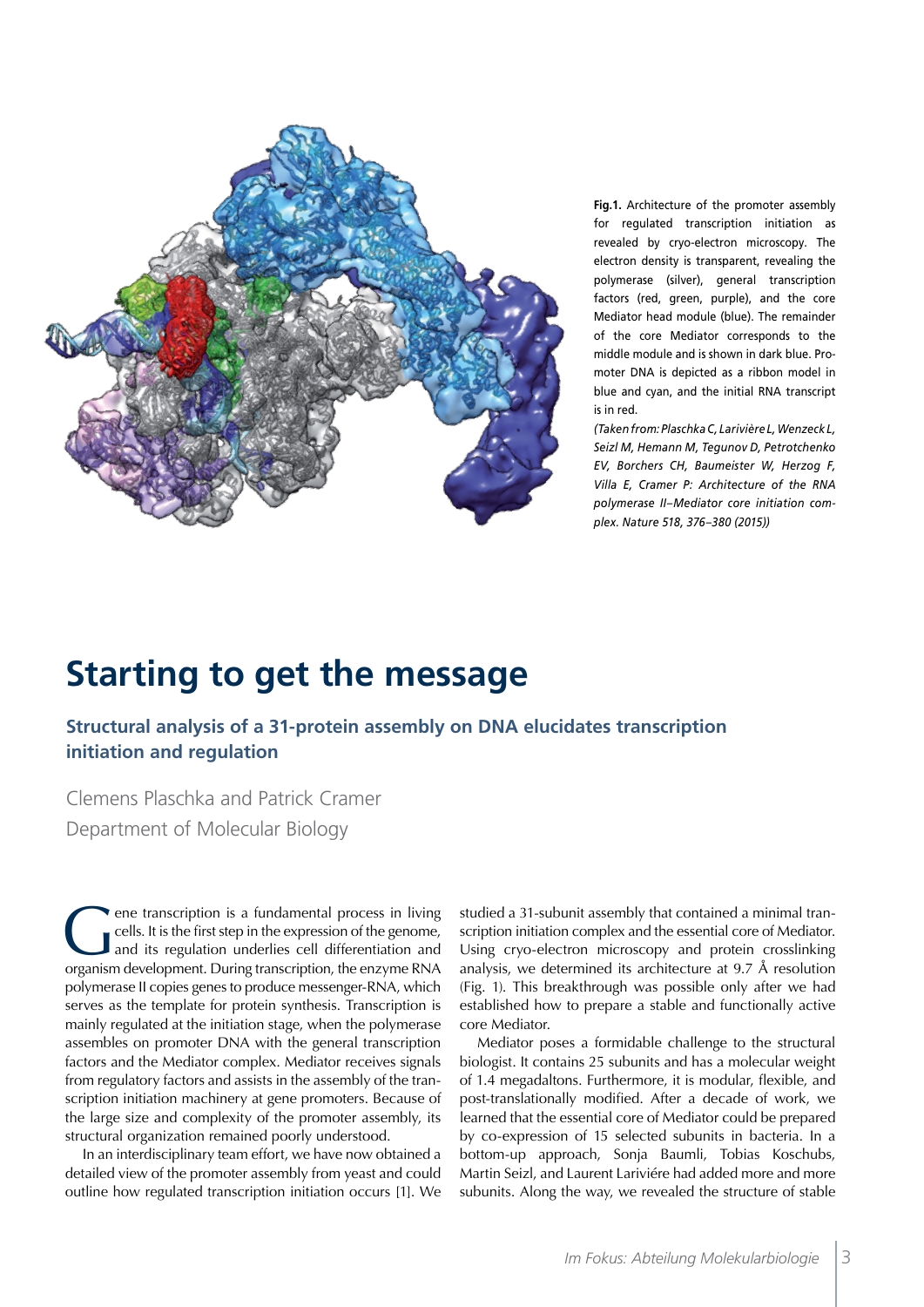

Patrick Cramer (left) and Clemens Plaschka

Mediator subassemblies by X-ray crystallography [2], including a large subassembly, called the head module [3].

When initial preparations of core Mediator became available, we elucidated its subunit architecture by protein crosslinking and mass spectrometry together with the laboratory of Christoph Borchers (University of Victoria, Canada). To facilitate structural studies, we further optimized the core Mediator preparation protocol. With assistance from Larissa Wenzeck (Ludwig-Maximilians-Universität München) we achieved preparation of core Mediator in large amounts and with very high purity. Recombinant core Mediator was functionally active, demonstrating its integrity and relevance for understanding regulated transcription initiation.

The core Mediator bound to polymerase, yet the resulting complex was not stable enough to be analyzed by electron microscopy. Fortunately, Sarah Sainsbury, Wolfgang Mühlbacher, and Merle Hantsche had just succeeded to reconstitute a minimal Pol II initiation complex that contained the polymerase and the general transcription factors TBP, TFIIB, and TFIIF [4]. This minimal initiation complex bound more tightly to core Mediator and enabled reconstitution of a 31-subunit assembly with a mass of 1.2 megadaltons.

This finally opened the door to structural studies. We pursued cryo-electron microscopy in collaboration with Elizabeth Villa in the laboratry of Wolfgang Baumeister (Max Planck Institute of Biochemistry, Martinsried) and, in parallel, we worked with Franz Herzog (Ludwig-Maximilians-Universität München) to carry out crosslinking analysis of the entire assembly. Soon the pieces came together. Like a threedimensional puzzle, we were able to arrange available crystal structures of subunits and subassemblies. Eventually, we integrated all available information into one architectural model of the promoter assembly.

The results showed how the general transcription factors cooperate with the polymerase to bind promoter DNA and to position the start site of transcription. They also suggested how Mediator functions to switch transcription on: The Mediator head module contacts regions of the polymerase and TFIIB and stabilizes the promoter assembly. Other regions of Mediator may control polymerase conformation and can bridge to regulatory factors bound to upstream DNA, allowing for different transcriptional outputs.

The work also enabled us to imagine how even larger promoter assemblies look like (Fig.2). This became possible by comparing our structure with electron microscopic results obtained with a related complex by the laboratory of Eva Nogales (University of California, USA). Our colleagues had recently reported the architecture of a human promoter assembly that